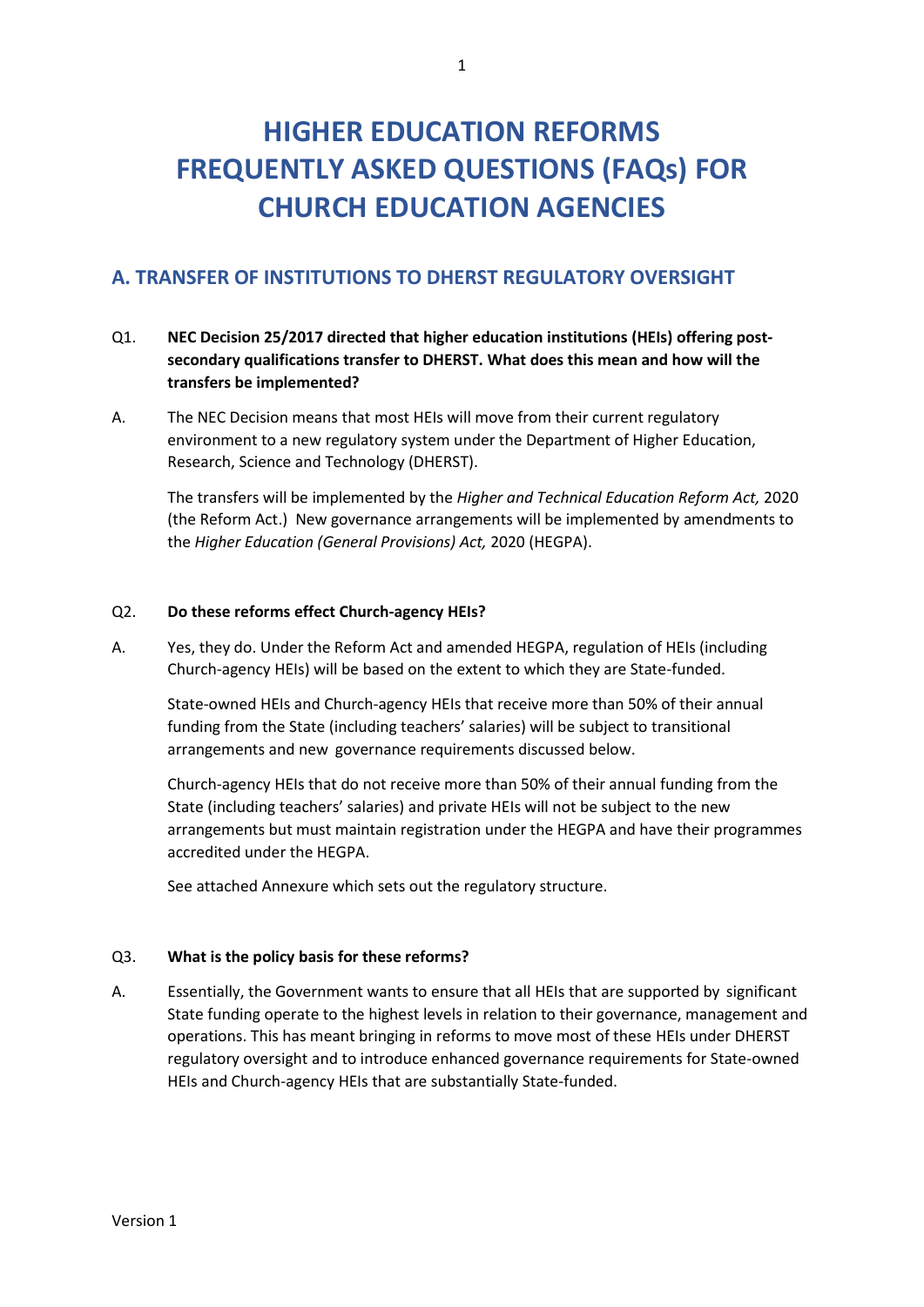#### Q4. **How and when will HEIs transfer to DHERST under the Reform Act?**

A. Affected HEIs will transfer to DHERST regulatory oversight from a **transfer date** determined by the Minister for Higher Education, Research, Science and Technology and published in the *National Gazette.* This will allow for a methodical and planned transfer of HEIs. DHERST will work with HEIs to prepare them for transfer well ahead of the determining of a transfer date.

#### Q5. **What will be the transfer date for the affected Church-agency HEIs?**

A. The precise transfer date is unknown at this stage. DHERST will work closely with the relevant departments and Church education agencies to ensure that affected HEIs are prepared and ready for transfer before determining a transfer date.

#### Q6. **What is the effect of determining a transfer date under the Reform Act?**

- A. On the transfer date:
	- 1) the HEI transfers to the regulatory oversight of the Ministry of Higher Education, Research, Science and Technology and DHERST; and
	- 2) the HEI is deemed to be provisionally registered under the HEGPA; and
	- 3) the programmes of study of the HEI are deemed to be provisionally accredited under the HEGPA; and
	- 4) the HEI will be subject to the new governance arrangements under the HEGPA.

Ongoing institutional registration, programme accreditation and quality reviews will be in accordance with the quality assurance processes under the HEGPA. The DHERST Quality Assurance Division will work closely with HEIs in relation to these matters.

# **B. TRANSFER OF STAFF**

## Q1. **What is the effect of the Reform Act on the staffing arrangements of the affected Churchagency HEIs?**

A. On the transfer date for a technical or teachers' college, all staff will transfer on their existing Teaching Service Commission (TSC) contracts, terms and conditions for at least 12 months.

On the transfer date for a nursing college, all staff will transfer on their existing employment terms and conditions for at least 12 months.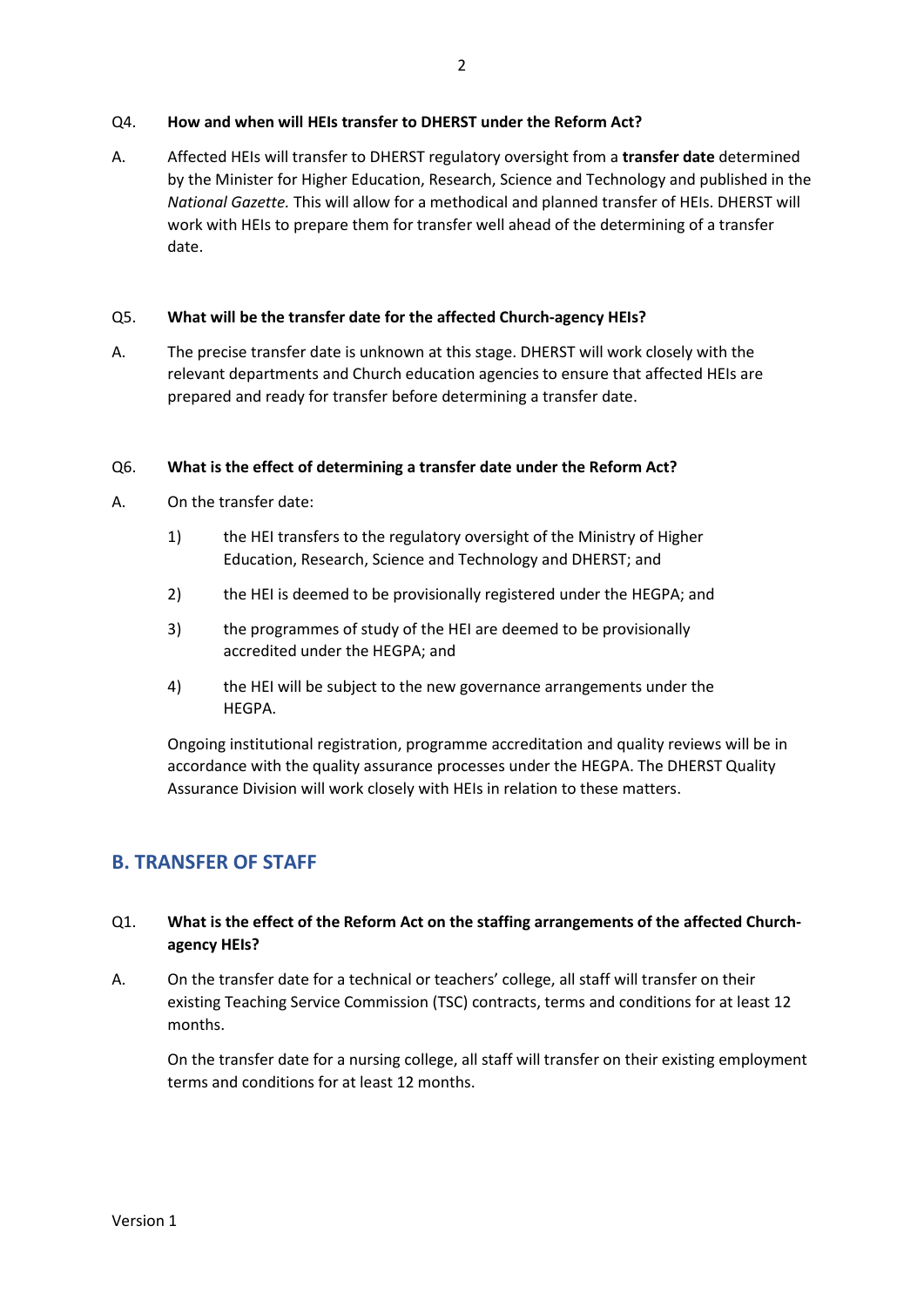#### Q2. **What happens after the 12-month transition period?**

A. After 12 months, the HEI must determine which staff will be offered ongoing Public Service contracts under specialist/professional categories of employment for HEIs. Staff that are not offered contracts, or who do not wish to take up contracts, must be redeployed, retrenched, retired or as otherwise determined by the TSC (in the case of technical and teachers' colleges) or the Department of Health (in the case of nursing colleges).

## Q3. **What will be the nature of the contracts of employment offered to staff after the 12 month transition periods?**

A. The contracts of employment to be offered by HEIs will be made under the *Public Service (Management Act)* 2013 and the General Orders, with the ongoing staff being Public Servants under specialist and professional classifications.

Section 144 of the HEGPA provides that DHERST may recommend salaries and conditions for academic and non-academic staff in HEIs.

DHERST is currently working with DPM and other stakeholders to develop attractive terms and conditions for professional staff who transfer and to ensure that transfer processes are as seamless as possible. Further details in relation to terms and conditions of employment will be made available as they are developed with updates accessible on the DHERST website or in the DHERST Quarterly Newsletter.

# Q4. **The transfer of HEIs to DHERST regulatory oversight may affect the roles and responsibilities of staff in other departments such as the Department of Education and Department of Health. What arrangements are being made in relation to these staff?**

A. At this stage, exact roles or functions that need to transfer from other departments to DHERST as part of the reform process are yet to be determined. This is a work in progress. DHERST will develop strategies in relation to this over the coming year.

Once roles and functions have been finally determined in the DHERST structure, there will be opportunities for individuals to request transfer from their substantive positions to DHERST under transparent arrangements developed in consultation with the transferring department.

The Reform Act provides that DHERST and affected departments must use their best endeavours to ensure that any departmental staff affected by the reform process are transferred or redeployed.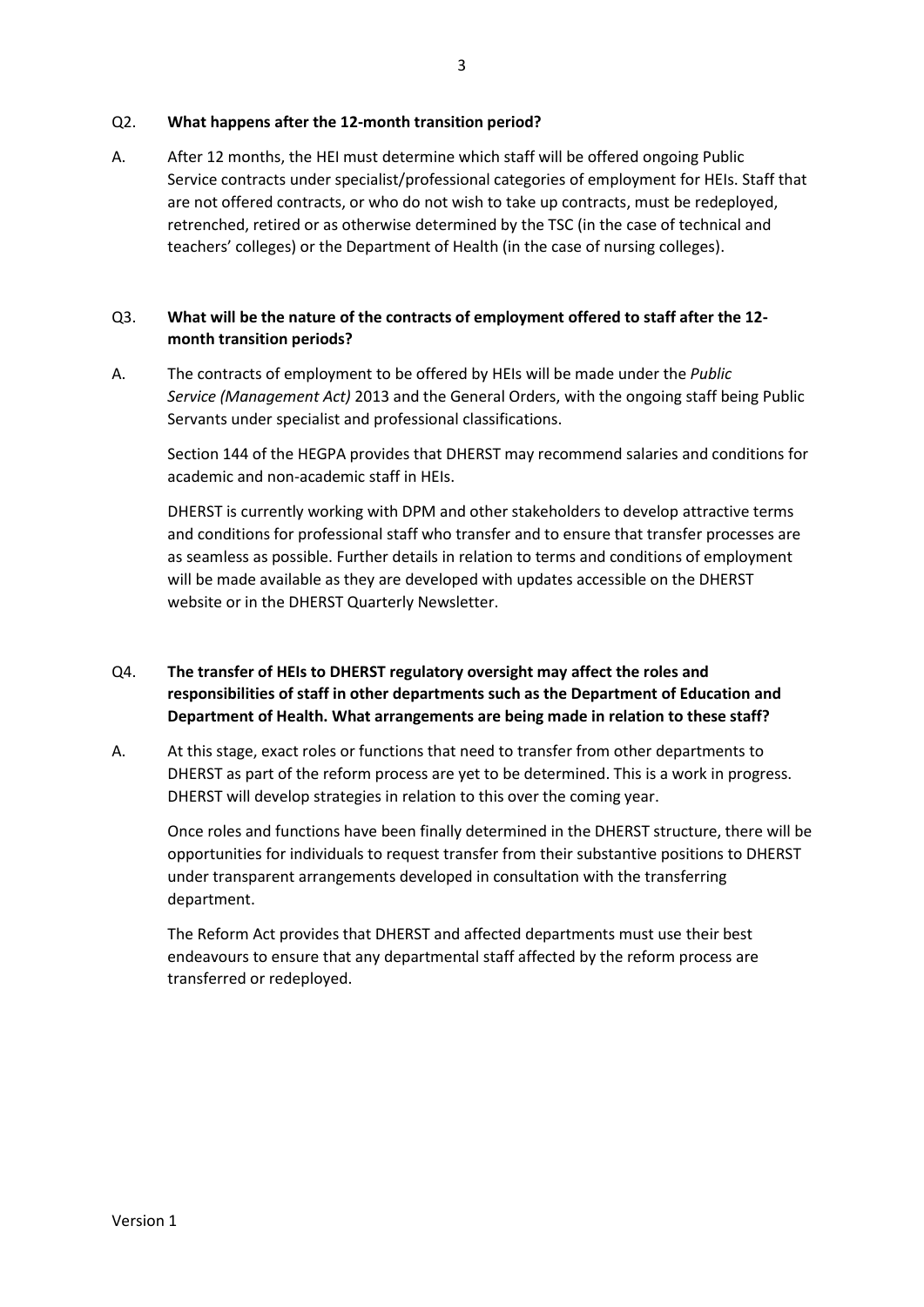# **C. TRANSFER OF LAND AND ASSETS**

#### Q1. **Will there be any transfer of land or assets as part of the Reforms?**

A. There will be no transfer of land or assets in relation to Church-agency HEIs which will remain fully owned and operated by the relevant Church education agencies.

On the transfer date for a State-owned HEIs, all land, assets, liabilities, rights and entitlements will be transferred to DHERST under fully audited and transparent legal transfer arrangements.

# **D. GOVERNANCE ARRANGEMENTS**

#### Q1. **How will the Reform Act affect the governance of transferred HEIs?**

A. There will be significant changes to the governance of transferred Church-agency technical colleges, teachers' colleges and nursing colleges.

Firstly, the *Education Act,* 1993 is amended so that it no longer applies to any postsecondary technical or teachers' colleges. This in turn means that the Department of Education and the National Education Board will no longer have any direct regulatory control of any post-secondary technical or teachers' college.

The amended HEGPA provides for the governance of transferred HEIs including transferred technical, teachers' and nursing colleges.

These amendments include:

- new objectives, powers and functions of all transferred HEIs;
- new processes for the appointment and operation of Governing Councils with approval by the National Higher and Technical Education Board (NHTEB);
- new processes for the appointment of Academic Boards;
- new processes for the appointment of Principals;
- new processes for the appointment of staff; and
- new Rule-making powers

These amendments and relevant procedures are set out in Governance Manual for Technical Colleges and Teachers' Colleges and the Governance Manual for Nursing Colleges which can be found here **<https://web.dherst.gov.pg/new-regulations-transition>**

## Q2. **Will there be any transitional arrangements in relation to the governance of transferred HEIs?**

A. Yes. The Reform Act provides that from the transfer date of a HEI, its existing Governing Council shall remain in place for 6 months and, during that time, work with DHERST to implement the governance arrangements under the amended HEGPA, including appointing a new Governing Council.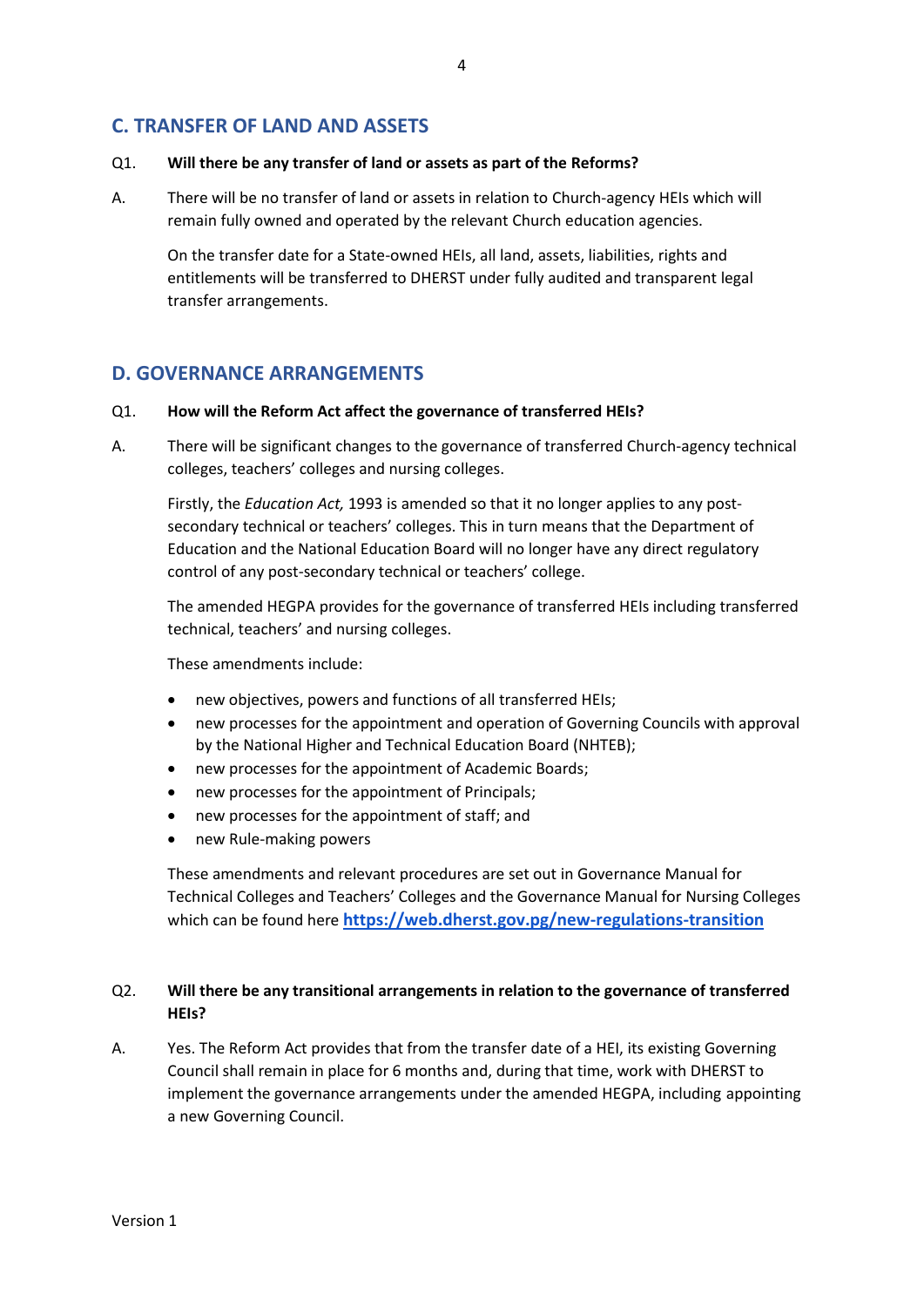## Q3. **What kinds of planning and reporting arrangements will HEIs need to undertake?**

A. Under the amended HEGPA, HEIs will have to provide various reports to DHERST and the Minister.

A **strategic plan** must be prepared in consultation with DHERST outlining the goals, objectives, policies, strategies, activities and resource needs and targets for the HEI for each five-year period.

Each year, the HEI will submit a **business plan** to DHERST for the coming year as to how it intends to implement its strategic plan.

At the end of each year, each HEI will prepare and submit an audited **annual report** to DHERST on the performance of the HEI against its business plan.

This planning and reporting will enable HEIs to measure their performance and will provide DHERST and the wider Government with important data and information for sector-wide policy formation. DHERST will work closely with HEIs in the development of their strategic and business plans.

#### Q4. **Why have these new governance, planning and reporting arrangements been developed?**

A. The new governance, planning and reporting arrangements are required to bring consistency to the operation of all HEIs in PNG. The new arrangements will also allow DHERST and the wider Government to effectively implement policies and standards across the sector that will enable HEIs to focus on national skills priorities (both social and economic).

# **E. ENSURING INDEPENDENCE AND UNIQUE NATURE OF CHURCH-AGENCY HEIs**

- Q1. **How is the independence and unique nature of church-agency HEIs be maintained under the Reforms?**
- A. The reforms have been developed in close consultation with the Churches Education Council to ensure that Church education agencies can continue to operate Church-agency HEIs in a way that both serves the needs of the State but allows these HEIs to retain their unique nature.

Firstly, existing arrangements between the State and Church education agencies in place immediately before the transfer date for a HEI remain in place until any new arrangements under the amended HEGPA are negotiated.

The amended HEGPA provides that DHERST may, on behalf of the State, negotiate arrangements with Church education agencies in relation to the nature and levels of State support for Church-agency HEIs.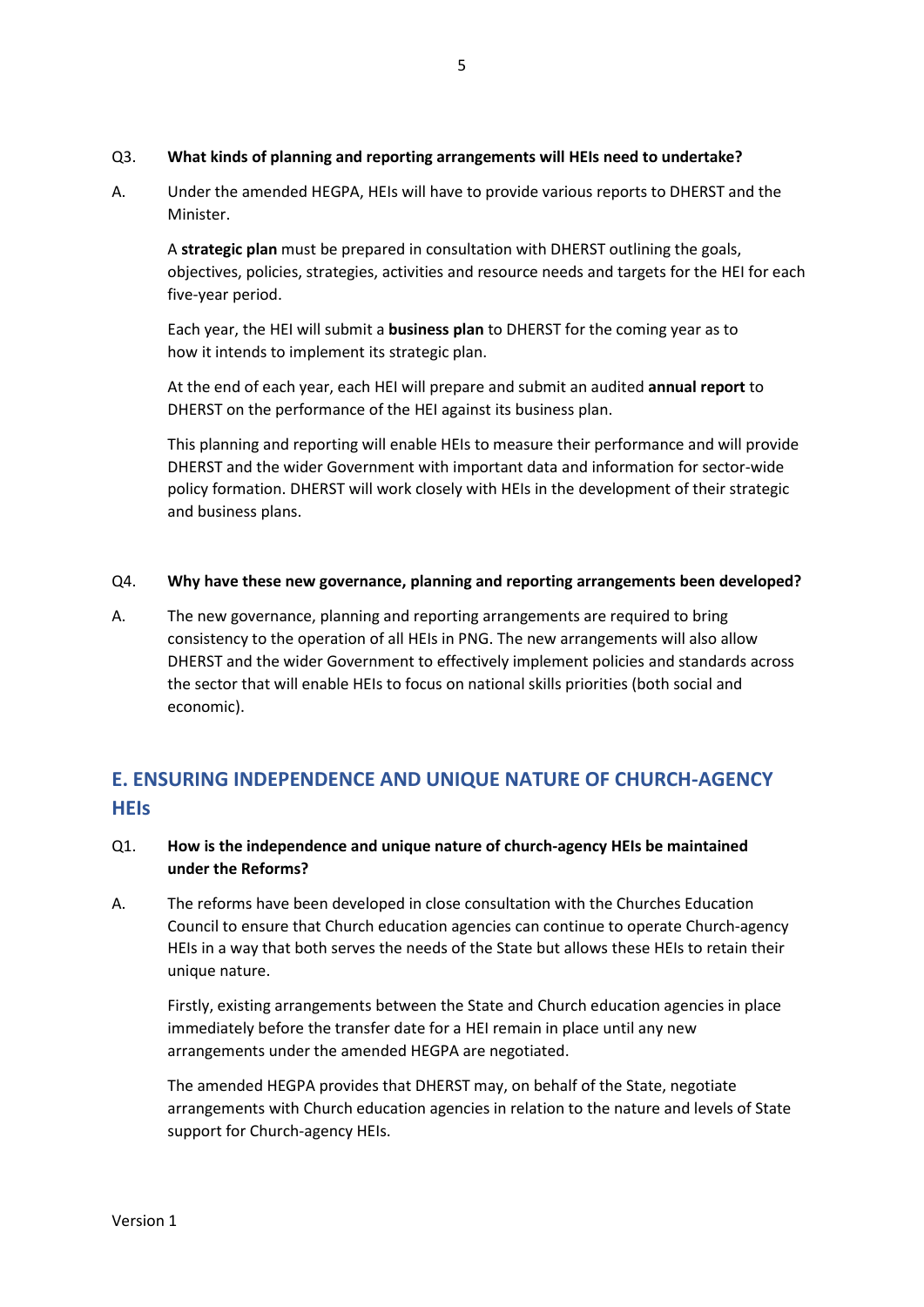In negotiating such arrangements, DHERST must recognize the contribution that Church education agencies have made, and continue to make, to the development of higher education in Papua New Guinea and will approach such negotiations in a spirit of cooperation.

Any negotiated arrangement shall be referred by the Minister for Higher Education, Research, Science and Technology to the National Executive Council for approval.

Also, in all dealings under the HEGPA, DHERST and the NHTEB must recognize:

- the right of parents and citizens to obtain the education they wish for their children and themselves; and
- the desirability for diversity of educational methods provided national standards are maintained; and
- the right to define, develop and preserve the identity and character of HEIs of a particular nature, whether of a religious or other nature, provided such distinctions are not based on race, colour or other criteria unacceptable in a democratic society; and
- the central role of Christian principles in Papua New Guinean society.

DHERST will work to develop a strong working association with PNG Church education agencies and their HEIs to ensure that both the interests of the agencies and the State are properly reflected in the management and governance of Church-agency HEIs.

# Q2. **Will Church education agencies maintain control over the governance of transferred HEIs?**

A. Church educations will maintain strong control and leadership over their HEIs under the reforms. Whilst Church education agencies and their HEIs will need to comply with the new governance requirements under the HEGPA, Church education agency leadership is maintained in a variety of ways.

At Governing Council level, Church education agencies may appoint up to eight members on a Council ensuring the philosophy and Christian principles of the HEI are maintained. Church education agencies remain responsible for nominating their Governing Council members and any issues in relation to appointment of a particular member must be discussed with the Church education agency and a resolution negotiated.

Also, the composition of the NHTEB has been amended to include a nominee of the Churches Education Council ensuring Church education agencies are represented at the highest level.

# **F. NATIONAL CURRICULUM AND TRAINING PACKAGES**

#### Q1. **How do the reforms affect the development of curriculum?**

A. The amended HEGPA provides that DHERST may develop national curriculum and, in the case of technical and nursing colleges, national training packages in subject matter areas of national importance or that have been identified as national training priorities.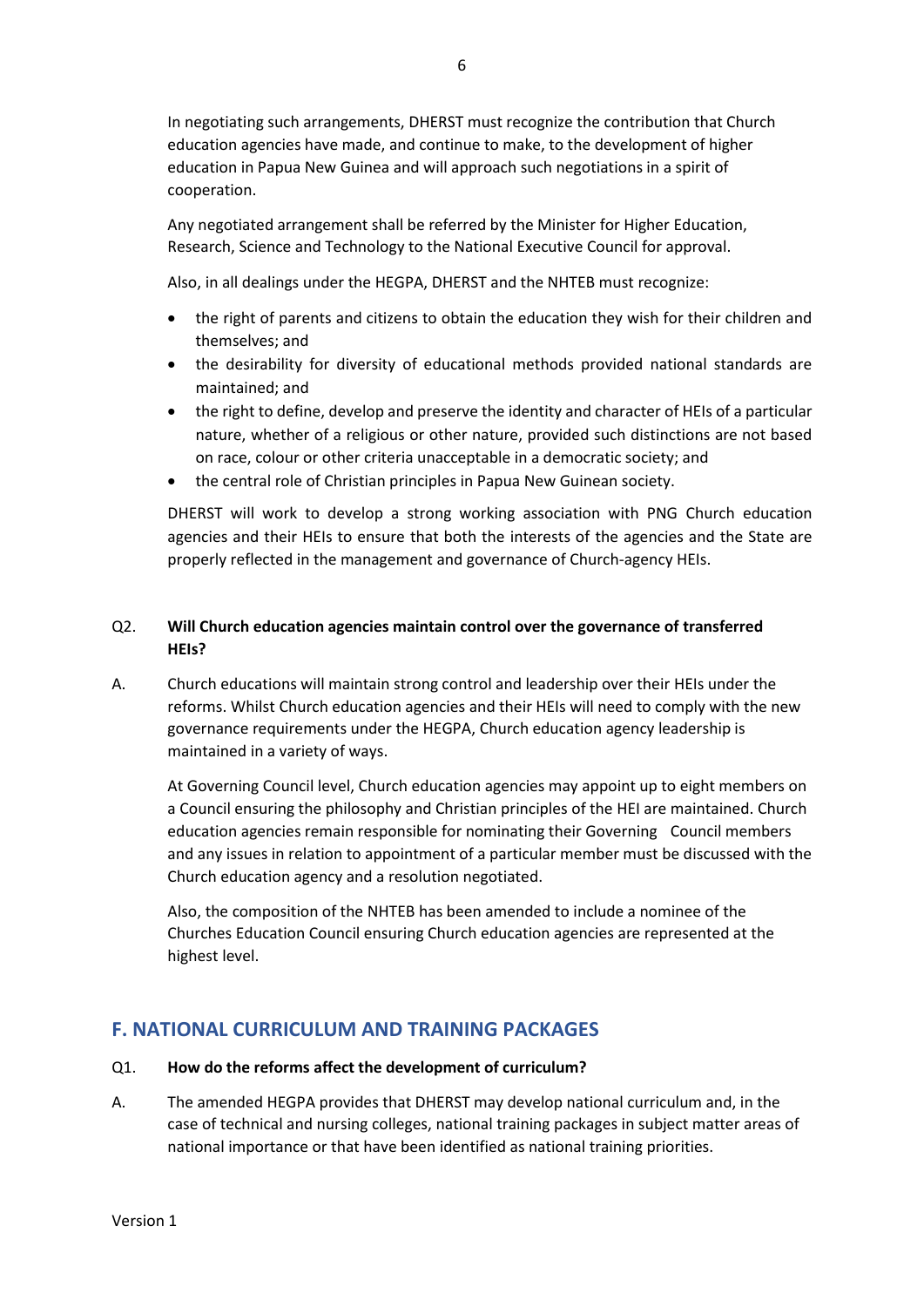DHERST will develop national curriculum and training packages in consultation with relevant HEIS, professional accreditation associations, advisory bodies, relevant industry and business bodies and other stakeholders.

The newly created National Skills Development Agency (NSDA) will play a key role in developing national training packages to ensure that the packages are demand-driven and are targeted national skills priorities.

#### Q2. **How will national curriculum and national training packages be approved?**

A. Once developed, national curriculum and national training packages will be assessed by the NHTEB by using the criteria in the National Standards for Higher Education Programme Accreditation and the PNG National Qualifications Framework.

If the NHTEB approves the national curriculum or national training packages, it shall prepare a report for the Minister, through the DHERST Departmental Head.

The Minister may then determine the national curriculum or national training packages by publishing a Notice in the *National Gazette.*

# Q3. **If national curriculum or national training packages are determined, do HEIs have an obligation to teach that curriculum or training package?**

A. The Minister may, from time to time, determine that for certain programme areas, only approved national curriculum or national training packages shall be delivered in all registered HEIs.

The Minister shall make this determination by publishing a Notice in the *National Gazette.*

The Minister shall only make such a determination after consultation with the DHERST Departmental Head and on the recommendation of the NHTEB.

# Q4. **How can a HEI obtain authority to offer national curriculum or a national training package?**

A. The amended HEGPA provides for an application process whereby a HEI can apply to offer an approved national curriculum or national training package. DHERST Quality Assurance Division will work with HEIs to assist them with such applications.

# **G. FUNDING OF INSTITUTIONS**

- **Q1: How will each HEI be funded?**
- A: NEC Decision NG179/2019 approved DHERST's transition to a five year Higher and Technical Education Sector Plan and Budget (2021-2025). The transition includes the phased movement from the current five disparate funding systems (universities, teacher colleges,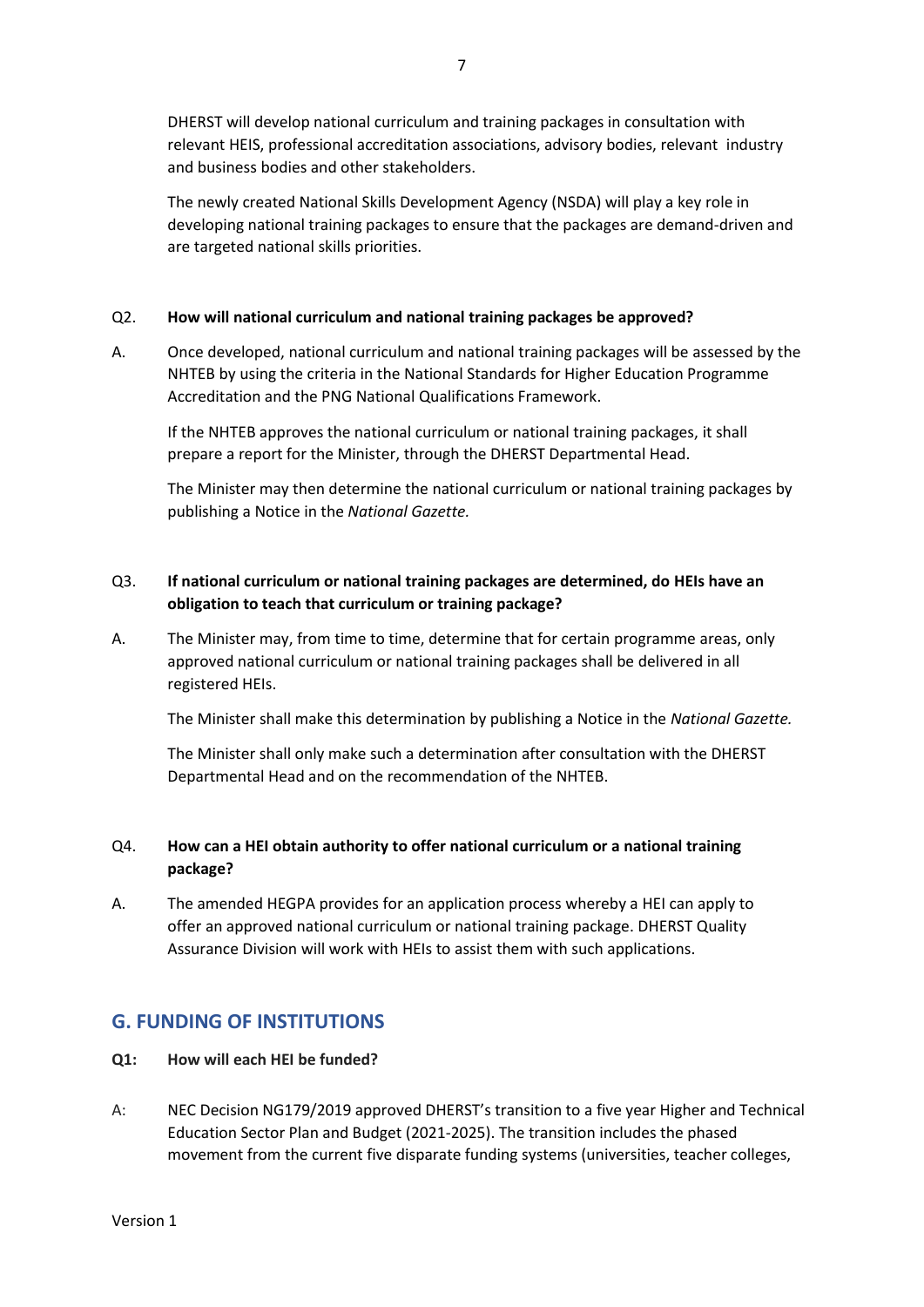nursing colleges, technical and business colleges; and miscellaneous colleges) to a single coherent sector wide funding system.

In preparation for the 2021 Budget, DHERST, Planning, Treasury and Finance are already mapping to the new standardised Chart of Accounts for each Higher Education Program the Higher Education sector. The mapping makes provision for the transfer (at the appropriate time) of specified higher education funding allocations from other Agencies to DHERST as directed by NEC Decision NG25/2017.

DHERST continues to work closely with key central agencies, Treasury and Planning, on the five-year sector plan and budget processes with the goal of securing greater reliability of HEI funding. There is still much work to be done as the five-year sector plan and budget processes evolve.

Subject to Central Government core funding availability, the funding relationship between DHERST and HEIs will be underpinned by an affordable, equitable and transparent funding model for all HEIs. When fully established the funding model will assess the relative funding position of HEIs for existing and new resource levels across five categories of Grants viz: Base Grants; Institutional Factors Grants; Innovation Grants; Incentivised Performance Grants; and Research Grants.

Equitable funding formulae for each of the Grants components will be negotiated via HEI Funding Agreements. Prior to transitioning to the full implementation of the sector-wide funding model a preferred funding model will be distributed for broad consultations with all sector stakeholders. The final funding model agreed will be phased in over a period of five years.

When fully implemented the sector wide funding model, developed in consultation with all HEI stakeholders will provide incentives for good governance and management. The generic performance indicators for each HE Program include:

- **Enrolments Growth annual compound growth in enrolment ratios across each HE sub**sector
- $\div$  Enrolee to Graduate trends improving trendline conversion of enrolees to graduates
- Quality Assurance satisfactory external quality assurance audits.
- Gender steady improvement in the balance of male and female enrolment and graduation ratios.
- $\div$  Demonstrated improvement in the quality of management and governance on key indicators

The transition to a five-year funding model is based on recommendations contained in the DHERST publication: *Financing of Higher Education in Papua New Guinea, 2011 to 2019.*